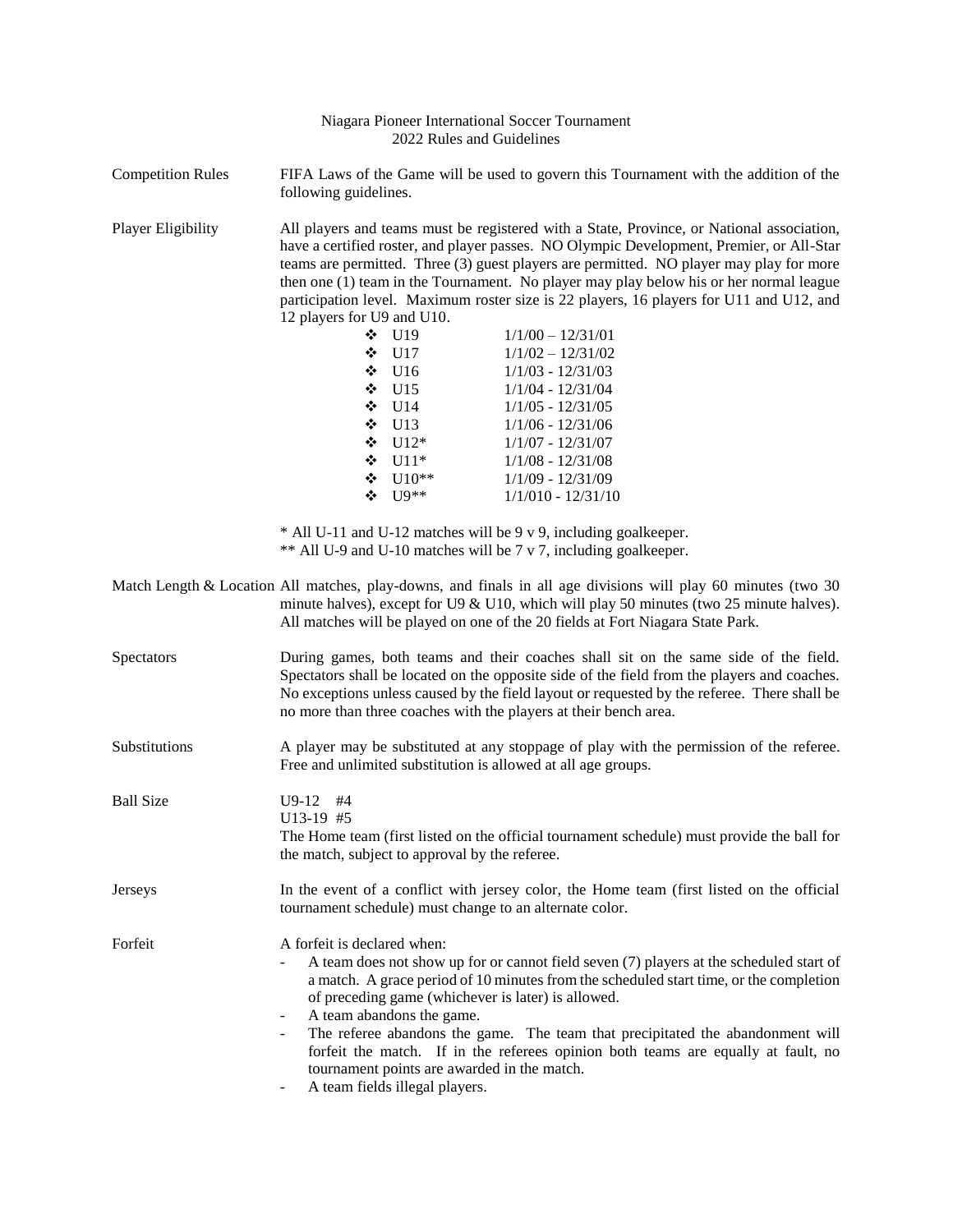|                      | The winning team will be awarded three (3) points and the match score will be<br>recorded as 4-0.                                                                                                                                                                                                                                                                                                                                                                                                                                                                                                                                                                                                                                                                                                                                                                                                              |  |  |  |
|----------------------|----------------------------------------------------------------------------------------------------------------------------------------------------------------------------------------------------------------------------------------------------------------------------------------------------------------------------------------------------------------------------------------------------------------------------------------------------------------------------------------------------------------------------------------------------------------------------------------------------------------------------------------------------------------------------------------------------------------------------------------------------------------------------------------------------------------------------------------------------------------------------------------------------------------|--|--|--|
| <b>Yellow Cards</b>  | Players receiving one (1) yellow card during play are not required to leave the field of play.<br>Players receiving two (2) yellow cards in one game are awarded a red card and subject to<br>the rules concerning red cards. Yellow cards DO NOT carry over from one game to the<br>next.                                                                                                                                                                                                                                                                                                                                                                                                                                                                                                                                                                                                                     |  |  |  |
| Red Cards/Ejection   | The player or coach will be suspended for at least one (1) match depending on the severity<br>of the offense. The coach must surrender the player's pass for a red card, or the coaches<br>pass for an ejection. The Tournament Committee, in conjunction with the Head Referee,<br>will determine length of each suspension. After the suspension is served, passes are to be<br>picked up from the referee's tent before your next match. Any penalty that cannot be fully<br>served during the Tournament must be completed during the next sanctioned league or<br>Tournament match (Not to include NYSW State Cup, NYSW President's Cup, or USYSA<br>National Championship). A player who receives a second red card during the Tournament<br>shall be prohibited from any further participation in the Tournament. All red cards and<br>ejections are reported to NYSWYSA in the post-tournament report. |  |  |  |
| <b>Player Passes</b> | Coaches are to maintain possession of player passes and medical releases at all times. The<br>Tournament Committee will conduct random audits of submitted rosters against player<br>passes prior to the commencement of selected matches.                                                                                                                                                                                                                                                                                                                                                                                                                                                                                                                                                                                                                                                                     |  |  |  |
| Protests             | The referee's decisions are <b>FINAL</b> and cannot be appealed! Protests will be accepted on<br>player eligibility ONLY. A written protest must be submitted within 20 minutes of the<br>completion of the match accompanied by a \$50.00 cash fee refundable if the protest is<br>upheld. Disputes over player eligibility will be resolved by the Tournament Director.                                                                                                                                                                                                                                                                                                                                                                                                                                                                                                                                      |  |  |  |
| <b>Standings</b>     | Points will determine a team's position in the standings. Points will be awarded as follows:<br>3 points<br>❖<br>Win<br>Tie<br>1 point each team<br>❖<br>Loss<br>$0$ points<br>❖                                                                                                                                                                                                                                                                                                                                                                                                                                                                                                                                                                                                                                                                                                                               |  |  |  |
|                      | When tied at the end of group play, the following tie-breaker system will be used.<br>Winner of head to head<br>❖<br>$\bullet$ Goal differential (maximum four (4) per match)<br>$\bullet$ Goals against (maximum four (4) per match)<br>FIFA penalty kicks<br>❖                                                                                                                                                                                                                                                                                                                                                                                                                                                                                                                                                                                                                                               |  |  |  |
|                      | If required, the Tournament Director will determine when and where the penalty kicks will<br>be taken. Affected coaches should report to the Headquarters Tent for instructions.                                                                                                                                                                                                                                                                                                                                                                                                                                                                                                                                                                                                                                                                                                                               |  |  |  |
| Overtime             | Overtime will only apply in Championship and Playoff matches. All other matches will<br>end when the official match length is over. Two 5-minute overtime periods will be played<br>to completion with a 'Golden Goal' ending the match. If the match is still tied at the end<br>of overtime, then FIFA penalty kicks shall decide the match.                                                                                                                                                                                                                                                                                                                                                                                                                                                                                                                                                                 |  |  |  |
| Weather              | If a match is suspended due to weather or any other situation not in the tournament<br>committees' control, after completion of the first half, that match shall be considered<br>complete and official. All matches halted in the first half, when restarted, will resume at<br>the start of the second half. The Tournament Director in conjunction with the Head Referee<br>will determine when play is halted and restarted.<br>Coaches should report to the<br>Headquarters Tent for instructions regarding the restart of play.                                                                                                                                                                                                                                                                                                                                                                          |  |  |  |